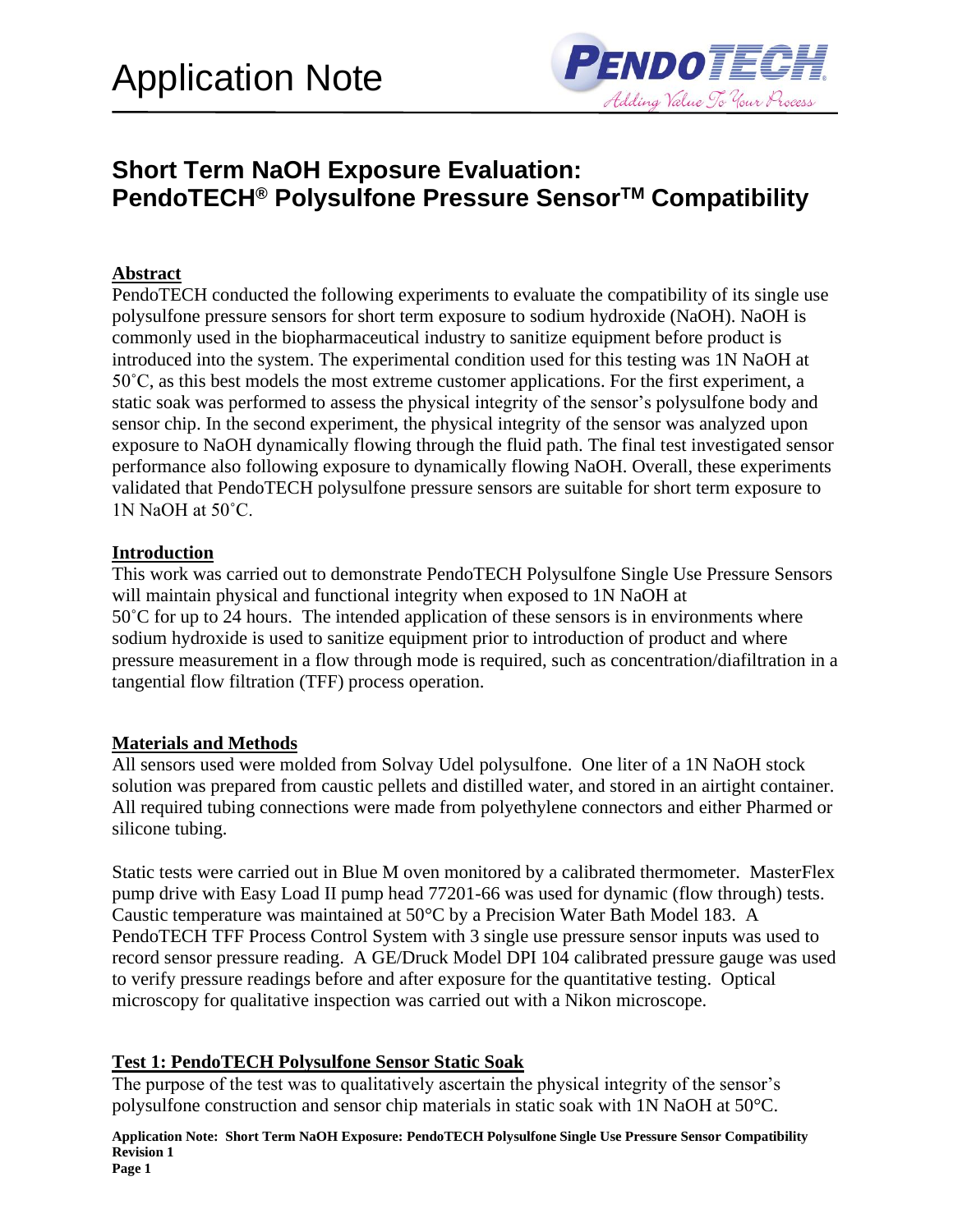



Procedure: Using a 5 ml syringe, approximately 2 ml of 1N NaOH was added to each PendoTECH sensor to fill the cavity and then stoppered at each end. The sensors were placed in a pre-heated oven at 50°C oriented so that the chips were facing down (to ensure maximum contact of caustic with the chip). Sensors were withdrawn from the oven at 2 hours, 4 hours and 6 hours exposure. Power was then turned off and the remaining sensors in the oven were allowed to slowly return to room temperature over 24 hours (30 hours total). Sensors were removed from the oven, the caustic solution was drained from each, and they were thoroughly rinsed with clean tap water and then allowed to air dry.

Results: No caustic leakage or damage was observed in any of the sensors. All polysulfone sensors from each of the soak times (2, 4, 6, and 30 hours) showed no signs of physical degradation upon visual inspection. Sensors were then cut apart using a band saw to observe the portions with pressure chips. Visual and optical microscopy inspections showed no damage to the sensing materials.

Conclusions: The hot caustic did not attack the polysulfone body or the sensing materials. The materials chosen for the sensor will maintain physical integrity when exposed to 1N NaOH at 50°C for at least 6 hours at lower temperature.

### **Test 2: PendoTECH Polysulfone Flow Through of 1N NaOH**

The purpose of this test was to qualitatively assess the physical integrity of PendoTECH polysulfone pressure sensors that have been exposed to 1N NaOH at 50°C in a dynamic, i.e., flow through mode. Pressure readings were not taken, as there were no cables attached to the sensors.

Procedure: Using the equipment arrangement as in Figure 1, three polysulfone sensors were placed in series and 1N NaOH was flowed through them using the MasterFlex pump and tubing.



**Figure 1. Test 2 Set Up**

Flow rate was set at 340 ml/min with size 16 tubing in the pump head and transitioned to 3/8" ID tubing with a plastic reducer fitting. Pressure in the system was <5 psi. Caustic flow was

**Application Note: Short Term NaOH Exposure: PendoTECH Polysulfone Single Use Pressure Sensor Compatibility Revision 1**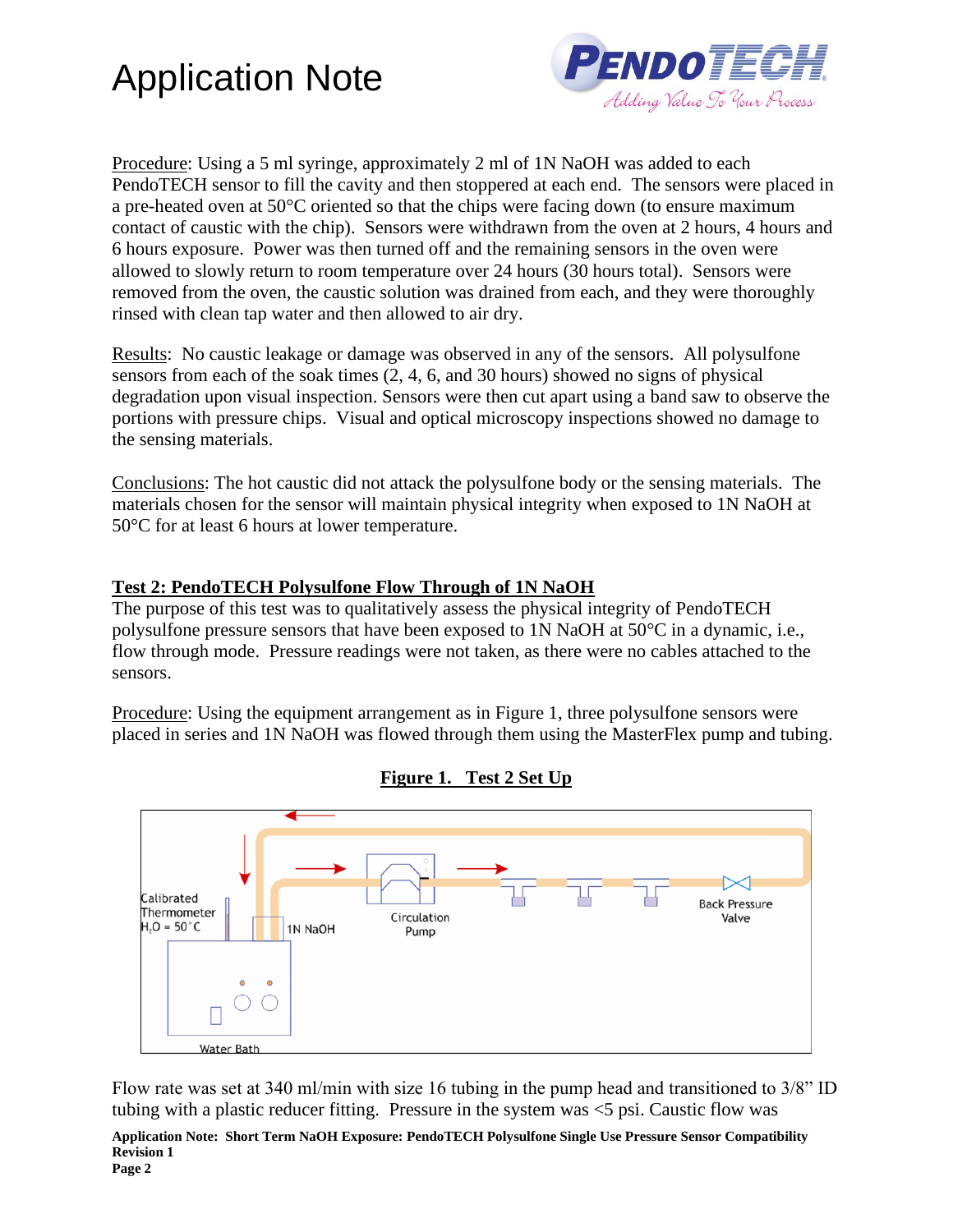

continued for 4 hours at 50°C, before the system was shut down. The sensors were removed from the caustic circuit and flushed with tap water before visual inspection with the Nikon microscope.

Results: There were no leaks or system failures during the operation at 50°C.

Conclusions: Polysulfone bodies and sensing materials will maintain their physical integrity with 1N NaOH for at least 4 hours in a dynamic system.

### **Test 3: PendoTECH Polysulfone Flow Through of 1N NaOH with Pressure Measurements**

The purpose of this experiment was to quantitatively test the before, during and after pressure readings of polysulfone sensors and sensing materials that have been exposed to 1N NaOH at 50°C in a dynamic, i.e., flow through mode.

Sensor Materials: PendoTECH polysulfone pressure sensors were manufactured with the standard manufacturing process so they could be connected to the control system to acquire pressure readings.

Procedure: Three sensors were connected to a PendoTECH TFF Process Control System<sup>TM</sup>, and pressure readings were taken from 5-75 psi before exposure to caustic. Using the equipment arrangement as in Figure 2, the three sensors were then placed in series and 1N NaOH was flowed through them using the Masterflex pump and tubing.





Flow rate was set at 340 ml/min with size 16 tubing in the pump head and transitioned to 3/8" ID tubing with a plastic reducer fitting. Sensors were place chip side down with the exposed part of the chip positioned toward the caustic inlet side of the sensor. A throttled pinch valve was set on the caustic return line to achieve approximately 5-psi backpressure in the system. 1N NaOH at 50°C was flowed through the system for 3.5 hours and pressure readings were taken approximately every 15 minutes. At the conclusion of 3.5 hours at 50°C, the system was shut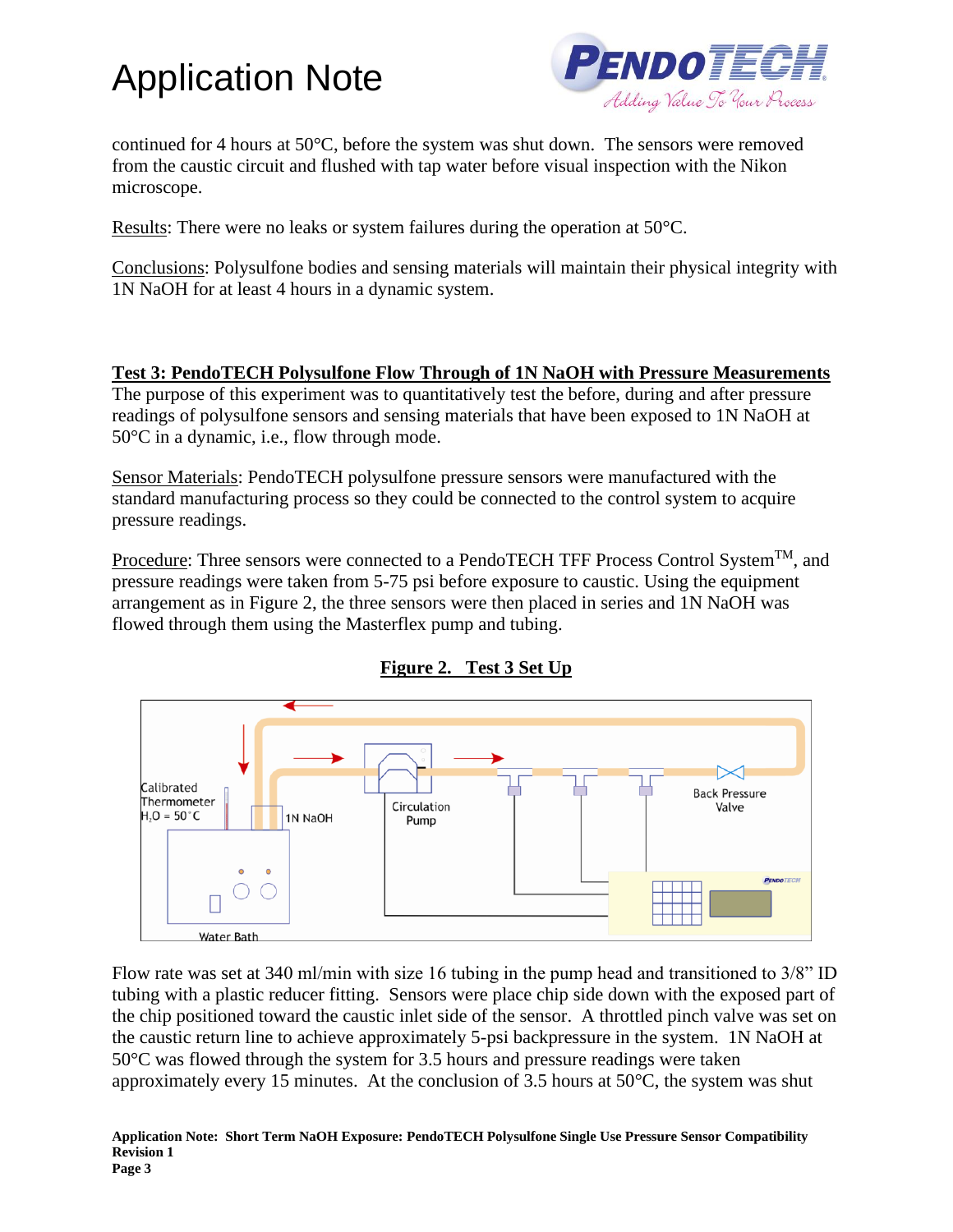

down, sensors were removed, flushed with clean tap water, and then allowed to dry. Pressure readings of the sensors were then recorded and compared to those prior to caustic exposure.

Results: Sensors were visually inspected for signs of leak or caustic damage and no evidence of either was found. Pressure readings were generated during the entire experiment. Table 1 reports pressure reading from the 3 sensors taken pre and post caustic exposure. There was no change in the reading, within the tolerance of the measurement equipment, when comparing pre and post data, indicating the sensing materials maintained their physical and functional integrity.

| <b>Gauge Pressure</b> | <b>Sensor 1</b> | Difference Difference<br><b>Sensor 2</b> | <b>Difference</b><br><b>Sensor 3</b> |
|-----------------------|-----------------|------------------------------------------|--------------------------------------|
| $\Omega$              | 0.0             | 0.0                                      | 0.0                                  |
| 5                     | 0.0             | 0.0                                      | 0.0                                  |
| 10                    | 0.0             | 0.0                                      | 0.0                                  |
| 20                    | 0.0             | 0.0                                      | 0.0                                  |
| 22                    | 0.0             | 0.0                                      | 0.0                                  |
| 30                    | 0.0             | 0.0                                      | 0.0                                  |
| 40                    | 0.0             | 0.0                                      | 0.0                                  |
| 50                    | 0.0             | 0.0                                      | 0.0                                  |
| 60                    | 0.0             | 0.0                                      | 0.0                                  |
| 70                    | 0.0             | 0.0                                      | 0.0                                  |
| 75                    | 0.0             | 0.0                                      | 0.0                                  |

### **Table 1. Difference of Pre and Post Testing Pressure Readings (all in psi)**

Conclusions: The results shown in Table 1 provide strong evidence that the sensor materials maintain their functional integrity under the conditions of exposure to 1N NaOH for 3.5 hours at 50°C. Thus, the PendoTECH polysulfone single use pressure sensors can be recommended for service under these conditions, such as sanitization of a TFF step. In process pressure readings also support this assertion.